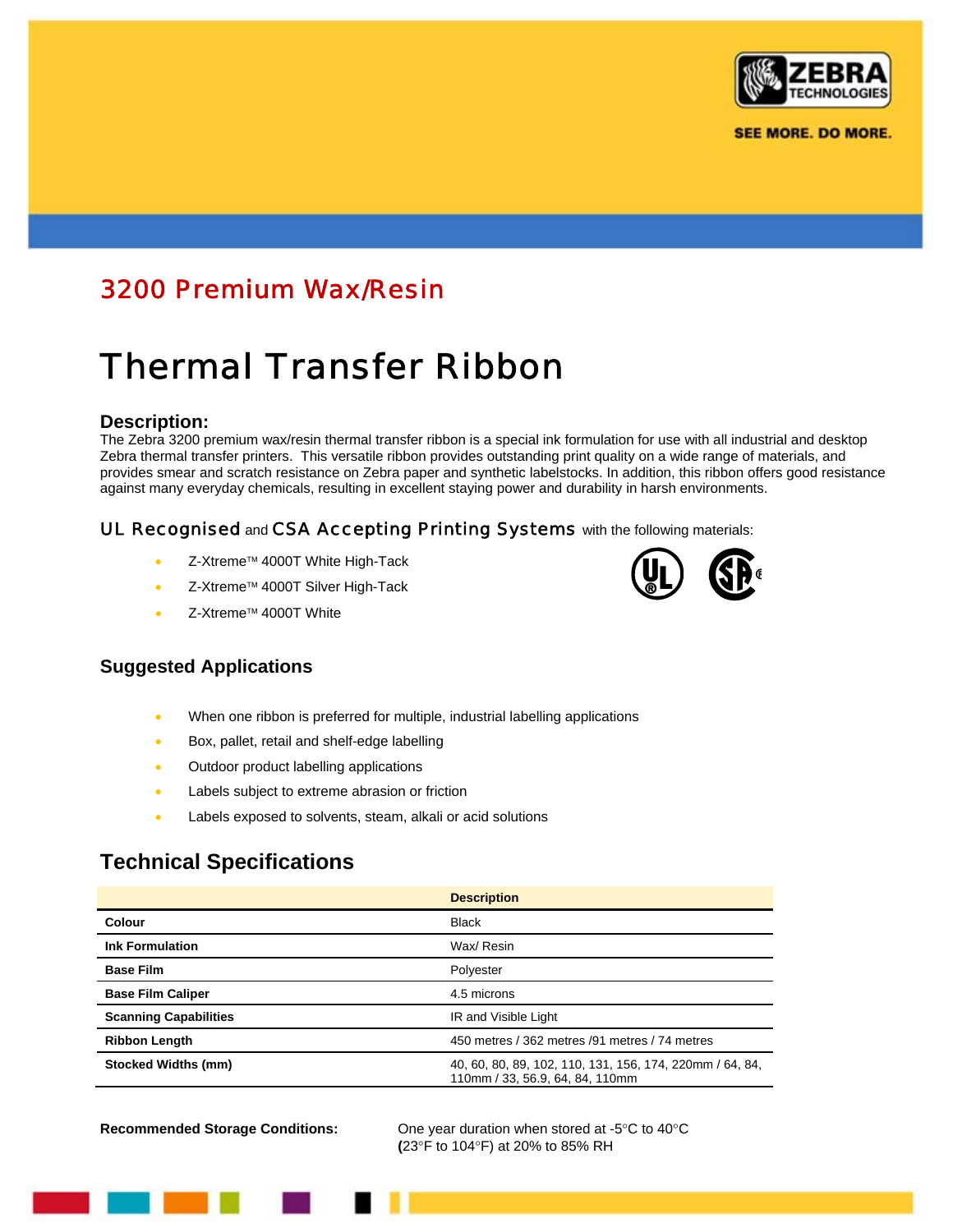### **3200 Bar Code Scannability**

The below scannability testing was performed on Z4M, 140X*i*III, 90X*i*III, 170XiIII, 105SL and Stripe 600.

| <b>Label Facestock</b>                 | <b>Print Speed</b> | <b>Bar Code</b>  | <b>Lab Results</b>          |
|----------------------------------------|--------------------|------------------|-----------------------------|
| Coated Paper Labels and Tags           | up to 254mm/sec    | 10 or 12 mil     | <b>Typical ANSI Grade A</b> |
|                                        |                    | normal code      |                             |
| <b>Synthetics</b><br>up to 203.2mm/sec |                    | 10 or 12 mil     | Typical ANSI Grade A        |
|                                        |                    | normal code      |                             |
| Uncoated Paper Labels and Tags         | up to 152.4mm/sec  | 10 or 12 mil     | <b>Typical ANSI Grade C</b> |
|                                        |                    | normal code      |                             |
| Coated Paper Labels and Tags           | up to 254mm/sec    | $15 \text{ mil}$ | <b>Typical ANSI Grade B</b> |
|                                        |                    | rotated code     |                             |
| <b>Synthetics</b>                      | up to 203.2mm/sec  | $15 \text{ mil}$ | <b>Typical ANSI Grade B</b> |
|                                        |                    | rotated code     |                             |

#### **Performance Analysis**

All of the below tests were performed on Z-Xtreme™ 4000T White using 10 cycles (20 rubs) with the crockmeter.

| <b>Test Solvents</b>            | Zebra 3200 |
|---------------------------------|------------|
| <b>Glass Cleaner w/Ammonia</b>  | ✔          |
| Formula 409                     | ✓          |
| <b>Motor Oil</b>                |            |
| <b>Brake Fluid</b>              | X          |
| <b>Gunk Degreaser</b>           | X          |
| <b>WD-40</b>                    | X          |
| Genesolv                        |            |
| Hexane                          | X          |
| <b>Xylene</b>                   |            |
| Gasoline                        | X          |
| <b>Acetone</b>                  |            |
| Alcohol (90% Isopropyl Alcohol) | ✓          |

 $\checkmark$  Scanning receives a "B" ANSI grade or better

**x** Scanning receives a "F" ANSI grade or better □<br>□ Barcode does not scan

Barcode does not scan



SEE MORE. DO MORE.